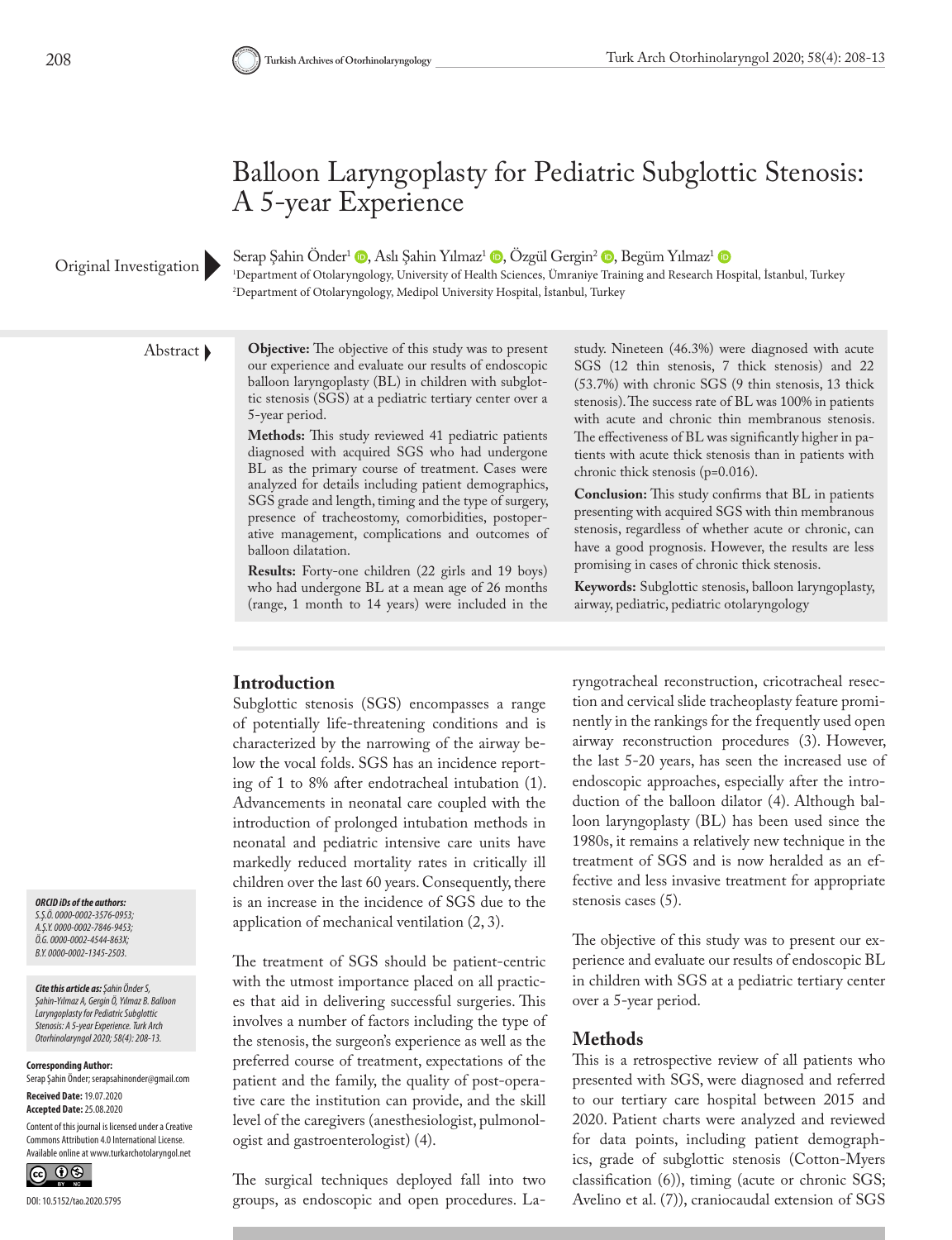

Figure 1. a-c. Acute grade III thin SGS in a 3-month old child. (a) pre-balloon laryngoplasty, (b) with balloon laryngoplasty, (c) post-balloon laryngoplasty

(thin or thick; McCaffrey classification (8)), type of surgery, presence of tracheotomy, comorbidities, postoperative management, complications, as well as the following outcomes: change in endoscopic grading of SGS, postoperative symptoms, rate of decannulation, tracheotomy status. Informed consent was taken from the parents. Local Ethics Committee of Ümraniye Training and Research Hospital approved the study (Approval Date: March 19, 2020; Approval Number: 7507).

This series included 41 pediatric patients with documented SGS who had undergone endoscopic BL as a primary modality of treatment. Patients who had other coexisting tracheal pathologic conditions, grade 4 SGS, SGS with glotto-subglottic stenosis, congenital SGS, previous intervention for their SGS, comorbidities requiring a high likelihood of prolonged ventilation in the future or lost to follow-up after treatment were excluded. The diagnosis and description of subglottic stenosis was performed by an expert pediatric otolaryngologist at the time of the direct laryngobronchoscopy (DLB) with spontaneous ventilation technique. The Myer-Cotton grade was used to assess the severity of SGS (6).

The timings of SGS were classified as follows.

- 1) Acute SGS was defined as a diagnosis of SGS within 30 days of extubation,
- 2) Chronic SGS was defined as a diagnosis of SGS 30 days after extubation (7).

The lengths of the scar tissue were classified as follows.

1) Thin SGS, which has a craniocaudal extension of <1 cm (McCaffrey classification grade 1)

#### **Main Points**

- SGS is not a rare complication for the newborns or infants with prolonged intubation for various reasons in neonatal and pediatric intensive care units.
- SGS is a life-threatening condition.
- BL is a less invasive treatment for SGS.
- BL can have a good prognosis in patients with acquired SGS with thin stenosis regardless of whether acute or chronic.

2) Thick SGS, which has a craniocaudal extension of more than 1 cm and features either soft or hard scar contraction (McCaffrey classification grades 2 and 3) (8).

Prior to BL, dynamic upper airway examination was performed under spontaneous respiration using a flexible bronchoscope (3.1 mm or 3.8 mm Olympus Medical Systems; Hamburg, Germany) in order to exclude the presence of possible additional airway diseases including laryngomalacia, vocal cord paralysis or tracheomalacia. DLB was performed under general anesthesia using a 0º rigid endoscope (Storz Corporation; Tuttlingen, Germany) with a diameter between 2.7 and 4 mm. After establishing the diagnosis, high-pressure balloon (Acclarent Technology; Boston, United States) was used and inflation pressure of 8-12 atm was maintained for 1 to 2 minutes or until the oxygen saturation level dropped below 90%. The balloon size was selected according to the theoretical ideal subglottic diameter for the patient's age (9). The procedure was performed three times each session. A pledget soaked with betamethasone dipropionate and gentamycin sulfate (Belogent; Farmatek, İstanbul, Turkey) was then applied to the dilated segment. Adjunctive procedure, such as radial divisions of stenosis was performed using cold knife in thick SGS featuring hard scar contraction. No patient was intubated after dilatation; instead, monitored in the pediatric intensive care unit for 24 to 48 hours. Follow-up endoscopy was performed after an interval of three weeks in all cases, and BL was performed when required. All patients received systemic steroids (Prednisolone; Actavis, İstanbul, Turkey) (1-2 mg/kg/d) for two days, proton pump inhibitors (Ulcuran; Avis, İstanbul, Turkey) for one month postoperatively. Follow-up DLB was performed three weeks after the initial DLB and the procedure was repeated until complete healing. After complete resolution of SGS, the children underwent a course of awake flexible fiberoptic laryngoscopy (FFL) every three months for a year. If the results were not satisfactory, BL was performed three times at 3-week intervals. If this failed to yield positive results, open surgery was performed. All DLB and awake FFL examinations were recorded (Figures 1, 2, 3, 4). Only when patients had been weaned from tracheotomy or had become symptom free for the duration of the study were deemed successful BL outcomes. The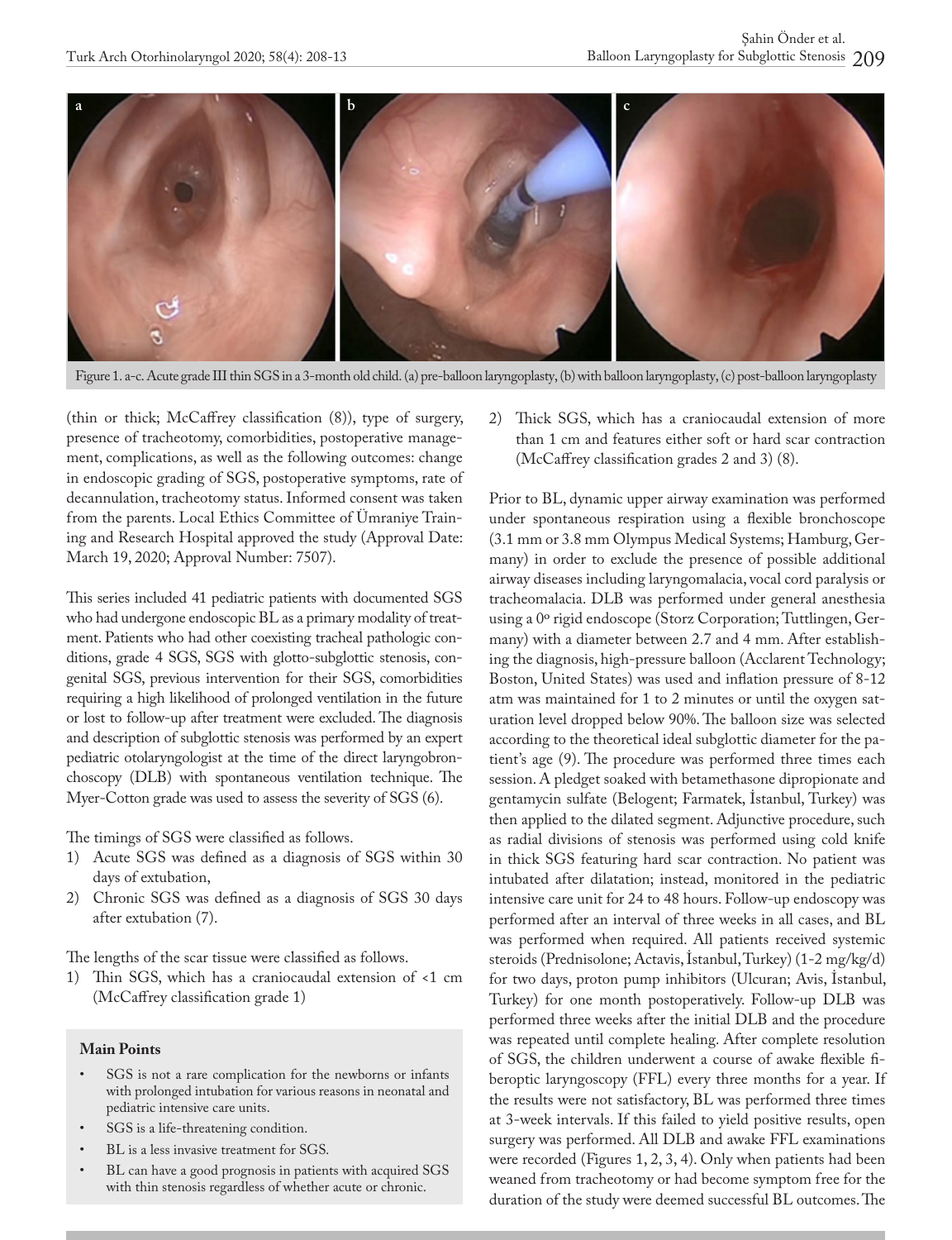

Figure 2. a-c. Acute grade II thick subglottic and tracheal stenosis in an 11-year-old child. (a) subglottic view of the lumen, (b) with balloon laryngoplasty, (c) post-balloon laryngoplasty



Figure 3. a-c. Chronic grade II thin SGS in a 7-month old child. (a) subglottic view of the lumen, (b) with balloon laryngoplasty, (c) post-balloon laryngoplasty



Figure 4. a-d. Chronic grade III thick SGS in a 22-month old child (a) subglottic view of the lumen, (b) radial divisions of stenosis using cold knife, (c) with balloon laryngoplasty, (d) post-balloon laryngoplasty

effectiveness of BL was calculated according to the changes in the Cotton-Myer grade with measurements taken before and after balloon dilatation.

#### **Statistical Analysis**

IBM Statistical Package for the Social Sciences version 20.0 (IBM SPSS Corp.; Armonk, NY, USA) was used for statistical analysis. The changes in the Cotton-Myer grades before and after the BL were compared using the Mann-Whitney U Test. P-values of ≤0.05 were regarded as significant.

#### **Results**

Forty-one children (22 girls and 19 boys) who had undergone BL, at a mean age of 26 months (range, one month to 14 years) were included in the study. Table 1 summarizes the breakdown of the patients by demographics, comorbidities, and details of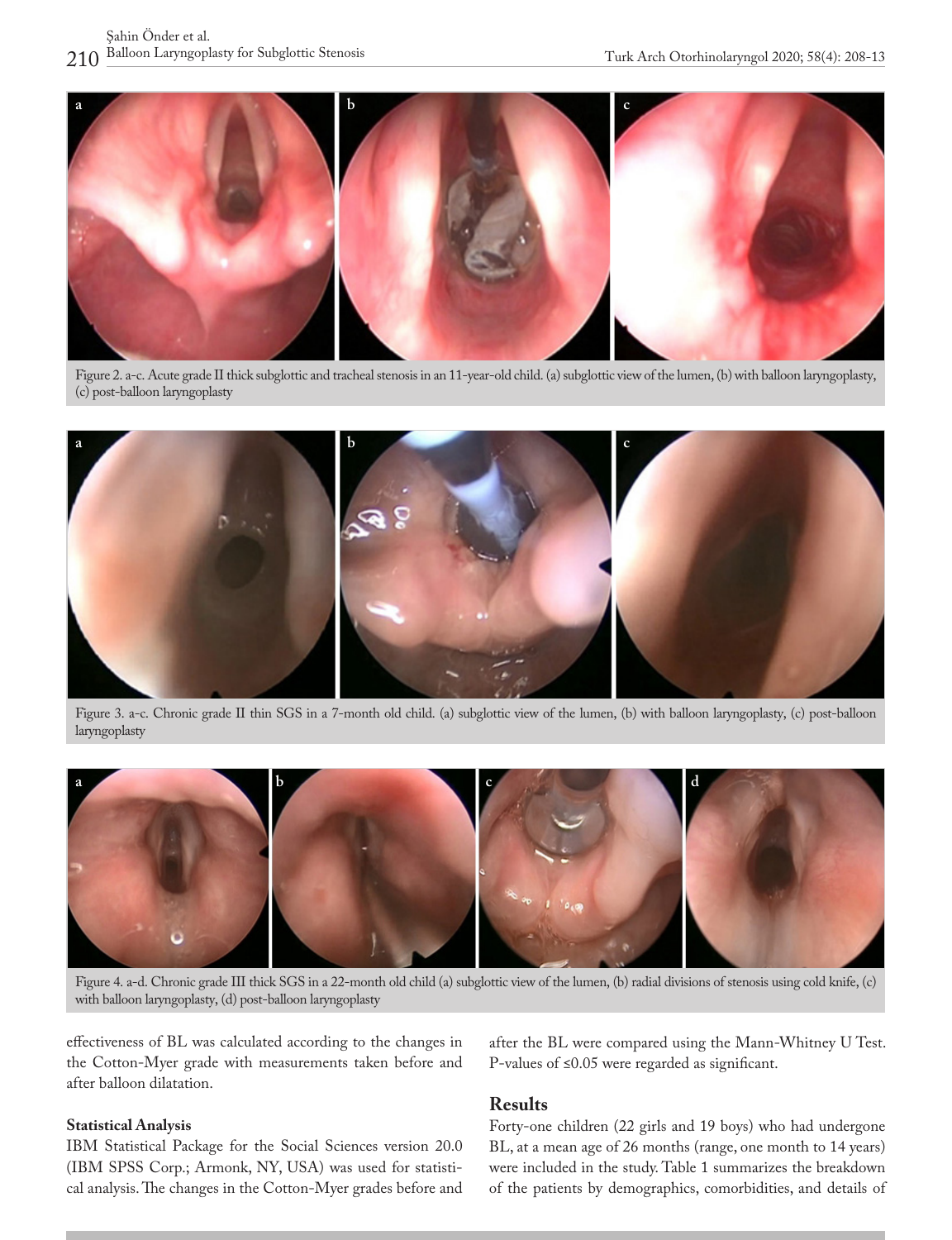the etiology of stenosis. Nineteen (46.3%) children were diagnosed with acute SGS (12 thin stenosis, seven thick stenosis) and 22 (53.7%) with chronic SGS (nine thin stenosis, 13 thick stenosis). Thirteen patients had undergone a tracheotomy before

| Table 1. Demographics, comorbidities, etiology and follow up |                                                          |  |  |  |
|--------------------------------------------------------------|----------------------------------------------------------|--|--|--|
|                                                              | Patients (n=41)<br>1 month-14 years<br>(mean: 26 months) |  |  |  |
| Age range                                                    |                                                          |  |  |  |
| Gender                                                       |                                                          |  |  |  |
| Male                                                         | 19 (46.3%)                                               |  |  |  |
| Female                                                       | 22 (53.7%)                                               |  |  |  |
| Comorbidity                                                  |                                                          |  |  |  |
| Prematurity                                                  | 11 (26.8%)                                               |  |  |  |
| Only CHD                                                     | $5(12.1\%)$                                              |  |  |  |
| Down syndrome + CHD                                          | 3(7.3%)                                                  |  |  |  |
| <b>CEA</b>                                                   | $1(2.4\%)$                                               |  |  |  |
| Type 1 DM                                                    | $1(2.4\%)$                                               |  |  |  |
| None                                                         | 20 (48.7%)                                               |  |  |  |
| Etiology of SGS                                              |                                                          |  |  |  |
| Prolonged intubation                                         | 41 (100%)                                                |  |  |  |
| Mean follow up period                                        | $15\pm8.6$ months                                        |  |  |  |
|                                                              |                                                          |  |  |  |

CHD: congenital heart disease; CEA: congenital esophageal atresia; DM: diabetes mellitus; SGS: subglottic stenosis

**Table 2.** Comparison of outcomes between acute and chronic SGS

laryngeal stenosis assessment. The mean period of follow-up was 15±8.6 months. The etiology pointed to all patients having developed SGS due to prolonged intubation. Other associated medical comorbidities were shown in Table 1.

The details of the children regarding their SGS grade and other features were shown in Table 2. In patients with acute and chronic thin stenosis, the number of BLs ranged from one to two times. Moreover, the mean numbers of BLs in acute and chronic thin SGS groups were 1.3±0.7 and 1.2±0.4, respectively. However, in acute and chronic thick SGS groups this range was from two to three times. The mean numbers of BLs in acute and chronic thick SGS groups were 2.4±0.7 and 2.3±0.7, respectively. In all patients, BL was performed at 3-week intervals. The success rate of BL was 100% in patients with acute and chronic thin stenosis. In the acute thick SGS group (n=7) six children had undergone tracheotomies before BL and successful decannulation was achieved in two patients after balloon laryngoplasty. Three patients required additional open airway surgeries and the success rate of BL was four out of seven (57.1%). In the chronic thick SGS group (n=13) tracheotomy was performed in seven children before BL and one case was successfully decannulated after balloon laryngoplasty. Nine patients required additional open airway surgeries. In this group, the success rate of BL was four out of 13 (30.7%) (Table 2).

There was no significant statistical difference between the effectiveness of BL in patients with acute and chronic thin stenosis (p=0.56). BL was significantly more effective in patients with thin SGS (acute or chronic) than in patients with thick SGS (acute or chronic) (p=0.000). Moreover, the effectiveness of BL

| Type of SGS<br>Length of stenosis | Acute $(n=19)$           |                          | Chronic $(n=22)$      |                         |
|-----------------------------------|--------------------------|--------------------------|-----------------------|-------------------------|
|                                   | Thin stenosis $(n=12)$   | Thick stenosis $(n=7)$   | Thin stenosis $(n=9)$ | Thick stenosis $(n=13)$ |
| Pre-op grade*                     |                          |                          |                       |                         |
| Grade I                           | $\overline{\phantom{a}}$ | $\overline{\phantom{a}}$ | $11.1\% (n=1)$        | $7.6\%$ (n=1)           |
| Grade II                          | $8.3\%$ (n=1)            | $57.1\%$ (n=4)           | $33.3\%$ (n=3)        | $53.8\%$ (n=7)          |
| Grade III                         | $91.7\%$ (n=11)          | $42.9\%$ (n=3)           | $55.5\%$ (n=5)        | $38.4\%$ (n=5)          |
| Post-op grade*                    |                          |                          |                       |                         |
| Grade 0                           | $100\% (n=12)$           | $28.5\%$ (n=2)           | $100\% (n=9)$         |                         |
| Grade I                           | $\overline{\phantom{a}}$ | $42.8\%(n=3)$            |                       | $23.1\% (n=3)$          |
| Grade II                          |                          | $14.2\%$ (n=1)           |                       | $53.8\%$ (n=7)          |
| Grade III                         | $\overline{\phantom{a}}$ | $14.2\%$ (n=1)           |                       | $23.1\%$ (n=3)          |
| Number of BL                      | $1.3 \pm 0.7$            | $2.4 \pm 0.7$            | $1.2 \pm 0.4$         | $2.3 \pm 0.75$          |
| Success rate of BL                | 100%                     | 57.1%                    | 100%                  | 30.7%                   |
| Presence of tracheotomy           | N/A                      | $85.7\%$ (n=6)           | None                  | $53.8\%$ (n=7)          |
| Decannulation rate after BL       | N/A                      | $33.3\% (n=2)$           | None                  | $14.2\%$ (n=1)          |

\*Cotton-Myer Classification

BL: balloon laryngoplasty; SGS: subglottic stenosis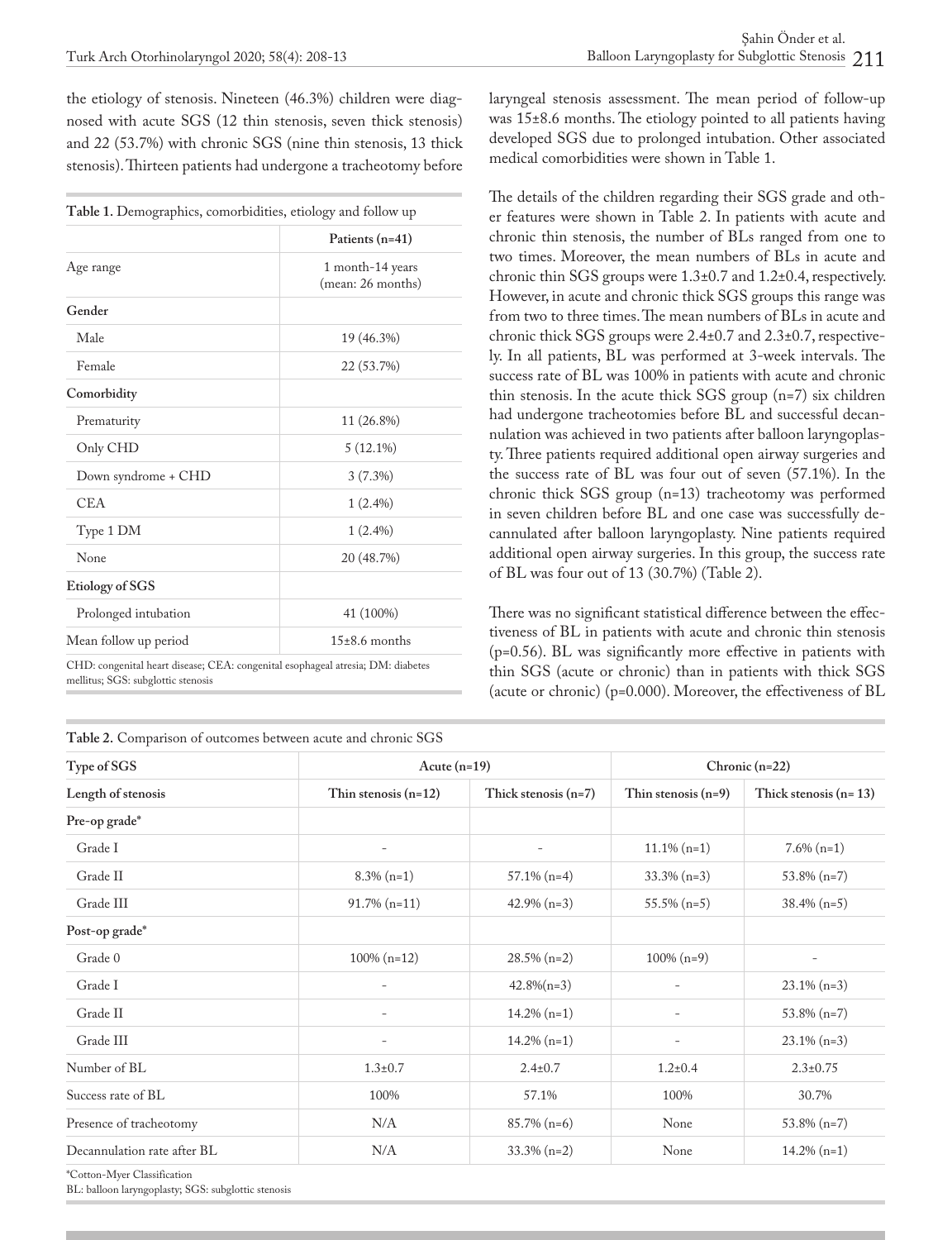was significantly higher in patients with acute thick stenosis than in patients with chronic thick stenosis (p=0.016).

There were no significant clinical complications related to the procedures.

#### **Discussion**

Airway narrowing in children is mostly located in the subglottis. The most expected pathogenesis of acquired SGS commences with subglottic mucosal pressure necrosis due to endotracheal intubation, then mucosal ulceration, followed by perichondritis, and finally mature scar tissue formation (10).This condition necessitates immediate treatment on symptom presentation. The purpose of BL is to arrest the progress of mature scar formation during the evolution of acquired SGS.

The lack of prospective studies evaluating the effectiveness of balloon dilatation has come to mean that balloon dilatation is predominantly featured in discussions. Designing controlled studies comparing BL to other more conventional therapies is challenging due to patients having a wide range of comorbidities and lack of uniformity amongst airway patients (e.g., age, weight, gender, ethnicity, stenosis diameter, length, histology, neurologic functions, glottal status and comorbidities) (11). Consequently, case series are an important mechanism for experience sharing.

The presented case series included 41 pediatric patients with acquired SGS who had undergone BL. The subglottic stenosis cases were divided into four subgroups: acute thin stenosis, acute thick stenosis, chronic thin stenosis, and chronic thick stenosis. Our results revealed that the effectiveness of BL may vary depending on the type of the subglottic stenosis. This study adhered to the guidelines established by the previous reporting by McCaffrey (8) for the purposes of this case series, however, it should be stressed that SGS measurements can be subjective.

The management of SGS in children is a frustrating and distressing process both for the patients and their families. In acute cases, it is possible that several extubation attempts are unsuccessful or extubation is successful but the child ends up with severe respiratory distress. In chronic cases, the child has already had a tracheotomy or is receiving treatment for recurring laryngitis or asthma. According to several studies, the success rate of BL for acute SGS was significantly higher compared to chronic SGS (2,7). Avelino et al. (7) demonstrated a success rate of 100% for acute SGS and 39% for chronic SGS and determined that success rates could be linked to the SGS grade and the immature scar tissue. Lee et al. (2) suggested that patients with acquired SGS, once diagnosed, should promptly undergo balloon dilatation as it increases treatment success rates, and decannulation as well, to reduce the need of tracheotomies. However, Simpson et al. (12) warned that in patients with chronic acquired SGS, the prognosis could be worse if circumferential stenosis and scar contraction are present. In the presented study, balloon dilatation demonstrated a 100% success rate in patients with SGS with thin and soft membrane, regardless of whether the scar tissue was acute or chronic. This success

Turk Arch Otorhinolaryngol 2020; 58(4): 208-13

patients with chronic thick stenosis. These results reaffirmed that when the stenosis features thin and soft membranous scar tissue, regardless of whether acute or chronic, the success of balloon dilatation is virtually certain. If the stenosis is fibrotic and thick in character, prompt execution of balloon dilatation is paramount to ensure success, as the stenosis expands easier during the acute period than in the chronic period. Therefore, early diagnosis and treatment of acquired SGS is vital to prevent recurrence. Children who have undergone prolonged endotracheal intubation and develop stridor and respiratory distress after extubation need extra consideration and care.

On reviewing the literature, we found that one systematic review, which included 7 studies and 150 patients, estimated the overall success rate of BL as 65.3%. The authors claimed that failures may be linked to more severe grades of stenosis (13). In our series, the success rate was calculated by ignoring the types of stenosis and scar tissue. The presented study demonstated that where the grade of SGS is severe, the success of balloon dilatation is high in the patients with acute and chronic thin SGS. Moreover, this outcome shows that the nature of stenosis is more important than its grade.

There are varying numbers of dilatations reported in the literature. Some authors describe performing up to seven dilatations until achieving success, but most report that up to three dilatations were necessary for successful treatments (14). In our study, serial DLB was performed as previously described and deemed successful if there were any responses in the form of grading, extension, or clinical picture. If there was no improvement in the patient's condition after three consecutive sessions, we moved to open surgical procedures. For each patient with acute or chronic thin SGS, the number of BLs performed ranged from one to two times. In patients with acute and chronic thick SGS, however, this number ranged from two to three times. Unfortunately, the outcomes of three patients in the acute thick SGS group and nine patients in the chronic thick SGS group were not satisfactory.

Special attention should be devoted to balloon dilatation in children who have not undergone tracheotomy. Close collaboration with the anesthesiology team is vital in pediatric airway surgeries (15). Reported complications related to balloon dilatation of the lower airway include granuloma formation, mucosal laceration, tracheitis, bleeding, pneumothorax, pneumomediastinitis, atelectasis, and death (15). Furthermore, a rapid, complete luminal obstruction secondary to edema in response to balloon dilatation was reported by Gungor (16). This complication can cause an inability to intubate. All surgeons need to be alert about the presence of this complication should it arise, the occurrence of which would necessitate an emergency tracheotomy. The downside risks posed by BL can be managed by reviewing the location, the size of the stenosis, and by analyzing the patient's underlying health condition (15). In our study, none of the patients experienced any major complications from BL.